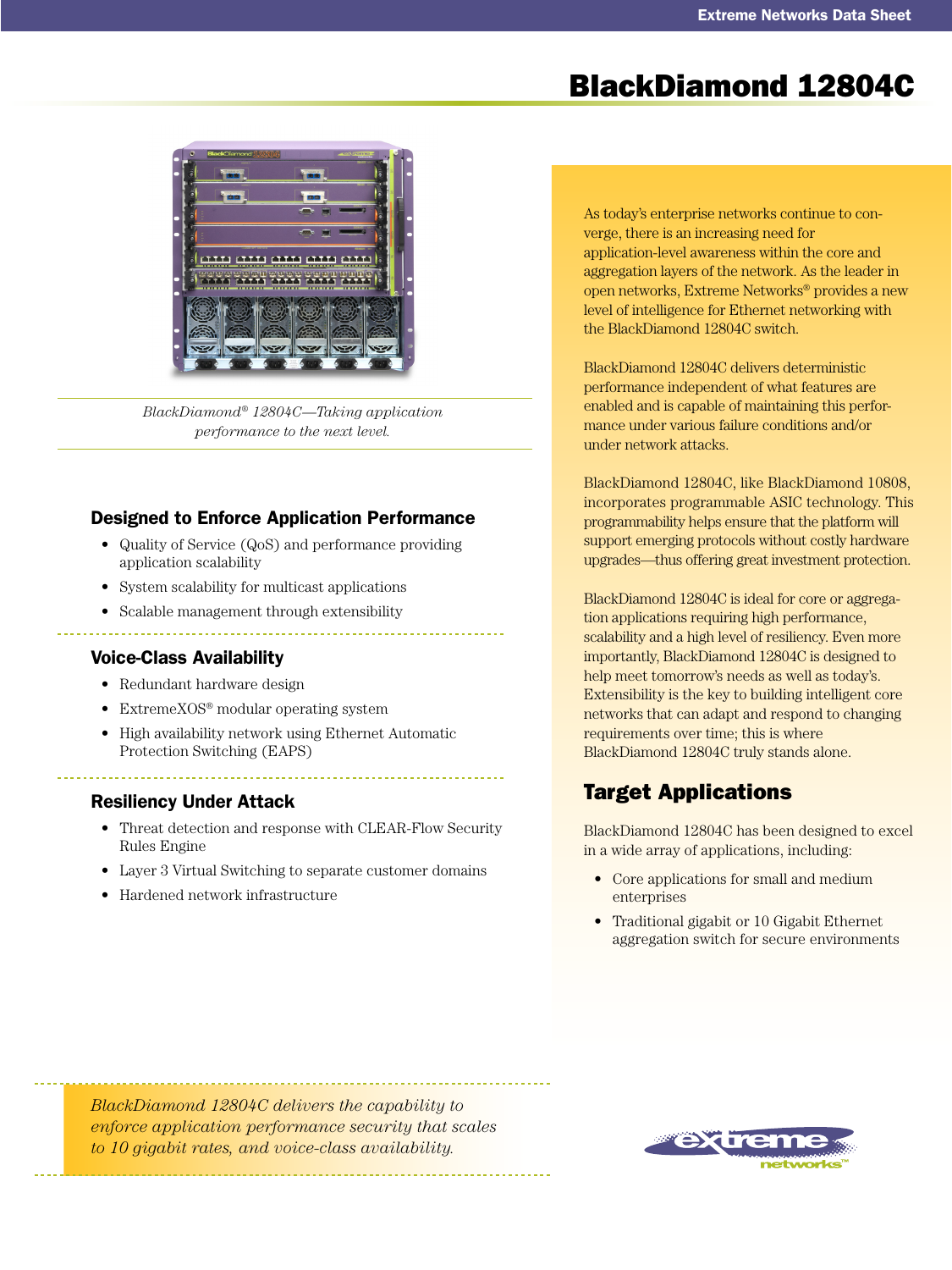# Designed to Enforce Application Performance

BlackDiamond 12804C provides deterministic performance independent of which features are enabled.

## Application Scalability

### **QoS Performance**

BlackDiamond 12804C delivers deep packet buffers throughout the architecture, helping ensure that even in times of congestion, packets can be queued and reliably delivered (rather than being discarded). While this adds latency under such times of stress, less advanced switches will instead discard the excess traffic. By buffering the traffic, servers do not need to timeout and retransmit traffic––greatly increasing the efficiency of both the network and the compute engines.

#### **Low Latency**

When selecting a networking switch for converged applications, selecting low latency alternatives for the networking component provides added margin for latency introduced by other elements. With the low switching latency of 9 microseconds for 64-byte packets, BlackDiamond 12804C is ideal for high-performance applications.

#### **Jumbo Frame Support**

Jumbo frames of up to 9,216 bytes in length are supported by BlackDiamond 12804C. Jumbo frames are particularly important in high performance cluster computing applications, where studies have shown their use can reduce server CPU loads by as much as 50%. Jumbo frames also reduce protocol overhead and ensure higher overall network throughput—since protocol headers are fixed size, larger frames have a higher ratio of packet payload to packet header.

#### **Multicast**

BlackDiamond 12804C builds on Extreme Networks leadership position in IP multicast, supporting hardware identification and replication of multicast traffic. Extreme Networks unique switch fabric architecture need not store and forward multiple copies of the same packet across the fabric. This provides excellent multicast performance without impacting other traffic running through the switch.

Multicast features include Internet Group Management Protocol (IGMPv2 & v3) and Protocol Independent Multicast (PIM). Both Sparse Mode and Dense Mode PIM are supported.

### Scalable Management Through **Extensibility**

#### **Ease of Management**

Extreme Networks has developed tools that save you time and resources in managing your network. EPICenter® provides fault, configuration, accounting, performance, and security functions to manage Extreme Networks multilayer switching equipment in a converged network.

#### **Extensibility to Integrate New Applications**

ExtremeXOS allows for flexible expansion of network capabilities by providing a mechanism for third-party applications in the network to interact directly with the operating system. ExtremeXOS uses a secure XML-based API to integrate with best-of-breed monitoring and security devices. This extensibility allows integration with third-party applications to provide a closed loop for new monitoring and response capabilities (see Figure 1).

## Converged Network Analyzer

Switches from Extreme Networks provide high quality QoS on the LAN. Converged Network Analyzer (CNA) from Avaya® provides the ability to enhance Extreme Networks LAN advantages with the ability to optimize QoS on the WAN. CNA coupled with Extreme Networks infrastructure and QoS on the LAN provides an optimized end-to-end IP network for Voice-over-IP (VoIP) and other business-critical applications.

Extreme Networks has embedded Avaya's CNA monitoring software in its ExtremeXOS based switches. CNA makes networks more reliable by addressing issues with inconsistent application performance over IP WAN networks. CNA software monitors the IP network for problems that affect the user experience and other applications. The optional Adaptive Path Controller module uses these assessment results to actively avoid problems in the network by selecting a better-performing alternative path whenever one is available. The result is consistent QoS across the network.

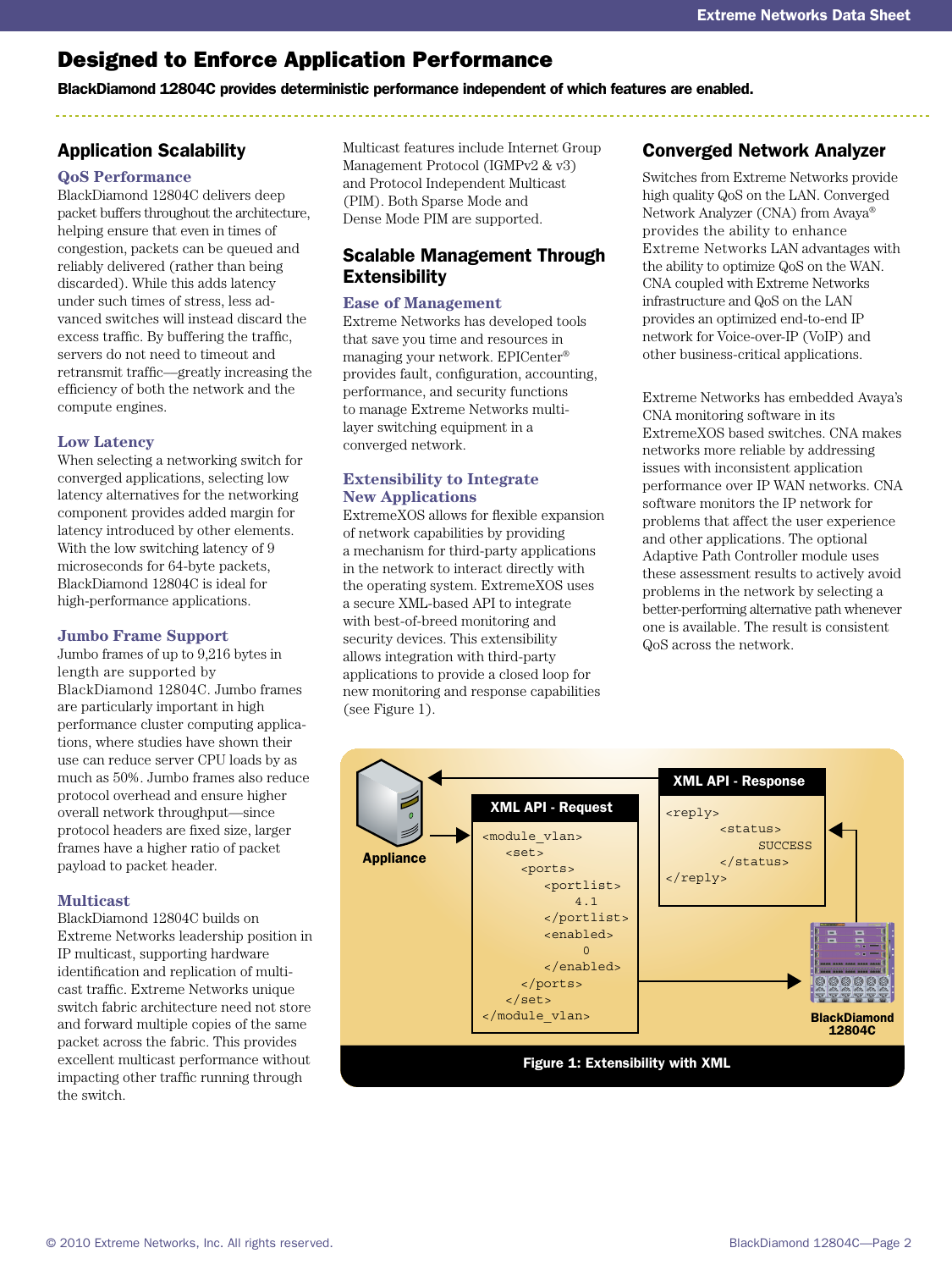## Voice-Class Availability

A high-performance network connection, whether used to connect PCs and IP telephones at the access layer or to interconnect servers in a cluster, is only useful if it is also highly available. BlackDiamond 12804C utilizes ExtremeXOS, the industry-leading modular operating system from Extreme Networks, that raises the availability of the switch. Network-level resiliency protocols are added to increase the availability of the network.

### Redundant Hardware Design

#### **Fully Redundant Management Modules (1:1)**

BlackDiamond 12804C is configured so that if one Management Switch Module (MSM) fails, the second MSM will automatically take over management and switching responsibility for the entire switch. This feature is critical for networks running voice and other mission-critical applications.

#### **Advanced Chassis Design for Availability**

BlackDiamond 12804C includes a passive backplane complemented by high availability design elements such as isolated control and data planes, redundant controller boards for power distribution and fan control, and environmental monitoring to identify anomalies before they affect network availability.

#### **Redundant Load Sharing Power Supplies**

BlackDiamond 12804C supports a set of redundant power configurations that can load share up to six internal power supplies simultaneously. These power supplies can be configured in an  $N + 1$  configuration for power supply redundancy or in an N + N configuration to provide input power redundancy for a fully loaded chassis.

### Modular Operating System for Non-stop Operations

#### **True Preemptive Multitasking and Protected Memory**

ExtremeXOS allows each of the many tasks—such as Open Shortest Path First (OSPF) and Spanning Tree—to run as separate operating system tasks that are protected from each other as shown in Figure 2.

#### **Process Monitoring and Restart**

ExtremeXOS dramatically increases network availability by monitoring the independent operating system processes in real time. If any of them become unresponsive, or stop running, they are automatically restarted.

#### **Loadable Software Modules**

The modular design of ExtremeXOS allows the extension of switch functionality. New functionality can easily be added to the switch.

## High Availability Network Protocols

#### **Ethernet Automatic Protection Switching**

EAPS allows the IP network to provide the level of resiliency and uptime that users expect from their traditional voice networks. EAPS is superior to the Spanning Tree or Rapid Spanning Tree Protocols, offering sub-second (less than 50 milliseconds) recovery. In most situations, VoIP calls don't drop and digital video feeds don't freeze or pixelize because EAPS enables the network to recover almost transparently from link failure.

#### **Spanning Tree/Rapid Spanning Tree Protocols**

BlackDiamond 12804C supports Spanning Tree, VLAN Spanning Tree (802.1D), and Rapid Spanning Tree (802.1w) protocols for Layer 2 resiliency.

#### **Software Enhanced Availability**

Software enhanced availability allows users to remain connected to the network even if part of the network infrastructure is down. ExtremeXOS constantly checks for problems in the network connections using advanced Layer 3 protocols such as OSPF (with graceful restart), VRRP and ESRP (ESRP supported in Layer 2 or Layer 3), and dynamically routes around the problem.

#### **Equal Cost Multipath**

Equal Cost Multipath enables links to be load balanced for performance and cost savings while also supporting redundant failover. If a link fails, traffic is automatically routed to the remaining links and connectivity is maintained.

#### **Link Aggregation (802.3ad)**

Cross module link aggregation enables trunking of up to eight links on a single logical connection, for up to 80 Gbps of redundant bandwidth per logical connection.

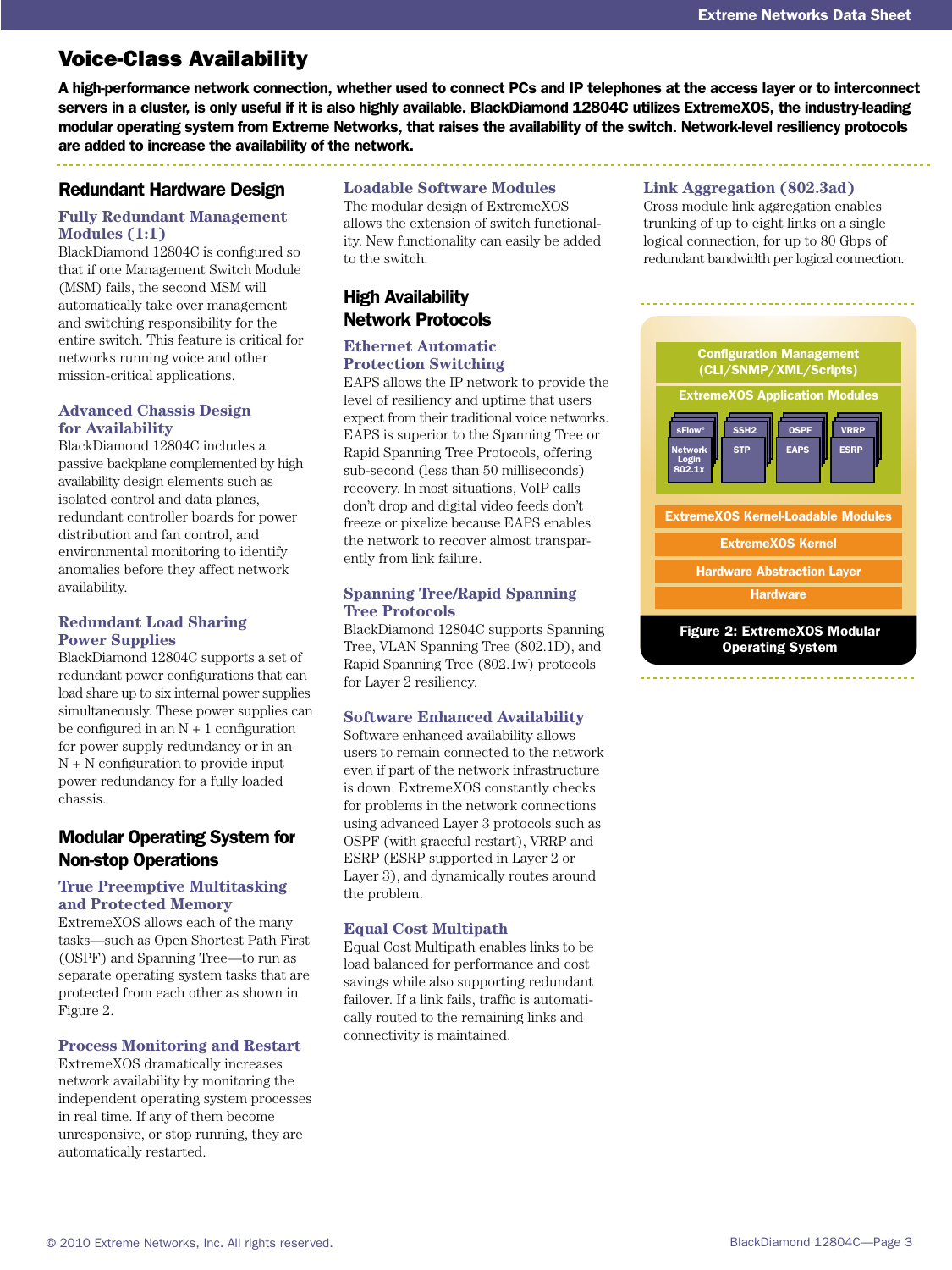# **Security**

BlackDiamond 12804C delivers a new level of security to Ethernet core networking. BlackDiamond 12804C complements the perimeter firewalls by protecting the "soft interior" of the network that currently goes unprotected. Utilizing the industry's most advanced CLEAR-Flow Security Rules Engine, BlackDiamond 12804C can be programmed to automatically detect and mitigate security threats in seconds.

### Threat Detection and Response

#### **CLEAR-Flow Security Rules Engine**

CLEAR-Flow Security Rules Engine provides first order threat detection and mitigation and mirrors traffic to security resources for further analysis of suspicious traffic in the network. Security resources are virtually available across the entire multi-gigabit network thus enabling cost-effective scalability of the security solution.

### **Port Mirroring**

BlackDiamond 12804C supports many-to-one and cross-module port mirroring. This can be used to mirror traffic to an external network appliance such as an intrusion detection device for trend analysis or be utilized by a network administrator as a diagnostic tool when fending off a network attack.

#### **Line-Rate Access Control Lists**

ACLs are one of the most powerful tools to control network resource utilization and to secure and protect the network. BlackDiamond 12804C supports thousands of ACLs based on Layer 2, 3 or 4-header information such as the MAC address or IP source/destination address.

## Layer 3 Virtual Switching

With Layer 3 Virtual Switching, BlackDiamond 12804C brings the concept of virtualization to multi-layer switching. Layer 3 Virtual Switching allows partitioning of a single switch into many virtual routers. A Layer 3 virtual switch has the same capabilities and properties as a physical router does. It inherits all the same routing mechanisms for configuration, operation and troubleshooting. As a result, each virtual switch domain can be separately managed and isolated for security and safety measures (refer to Figure 3: Layer 3 Virtual Switching).



Network traffic can be secluded into separate virtual domains to minimize security threats. Separate route tables for each virtual switch enable route isolation. Layer 3 Virtual Switching also allows the operator to use overlapping IP address spaces and support multiple communities of interest to share a single physical networking infrastructure.

### Hardened Network Infrastructure

#### **Denial of Service Protection**

BlackDiamond 12804C handles Denial of Service (DoS) attacks gracefully. If the switch detects an unusually large number of packets in the CPU input queue, it will assemble ACLs that automatically stop these packets from reaching the CPU. After a period of time, the ACLs are removed. If the attack continues, they are reinstalled.

#### **ASIC-based Longest Prefix Match**

Longest Prefix Match (LPM) routing elimin-ates the need for control plane software to learn new flows and allows the network to be resilient under a DoS attack. With LPM the CPU is not burdened with forwarding the "first packet" to any unrecognized destination, freeing the CPU for critical tasks.

#### **Secure Management**

Protocols like SSH2, SCP and SNMPv3 supported on the BlackDiamond 12804C switch prevent the interception of management communications and man-in-the-middle attacks.

#### **MD5 Authentication of Routing Protocols**

MD5 authentication of routing protocols prevents attackers from tampering with valid messages and attacking routing sessions.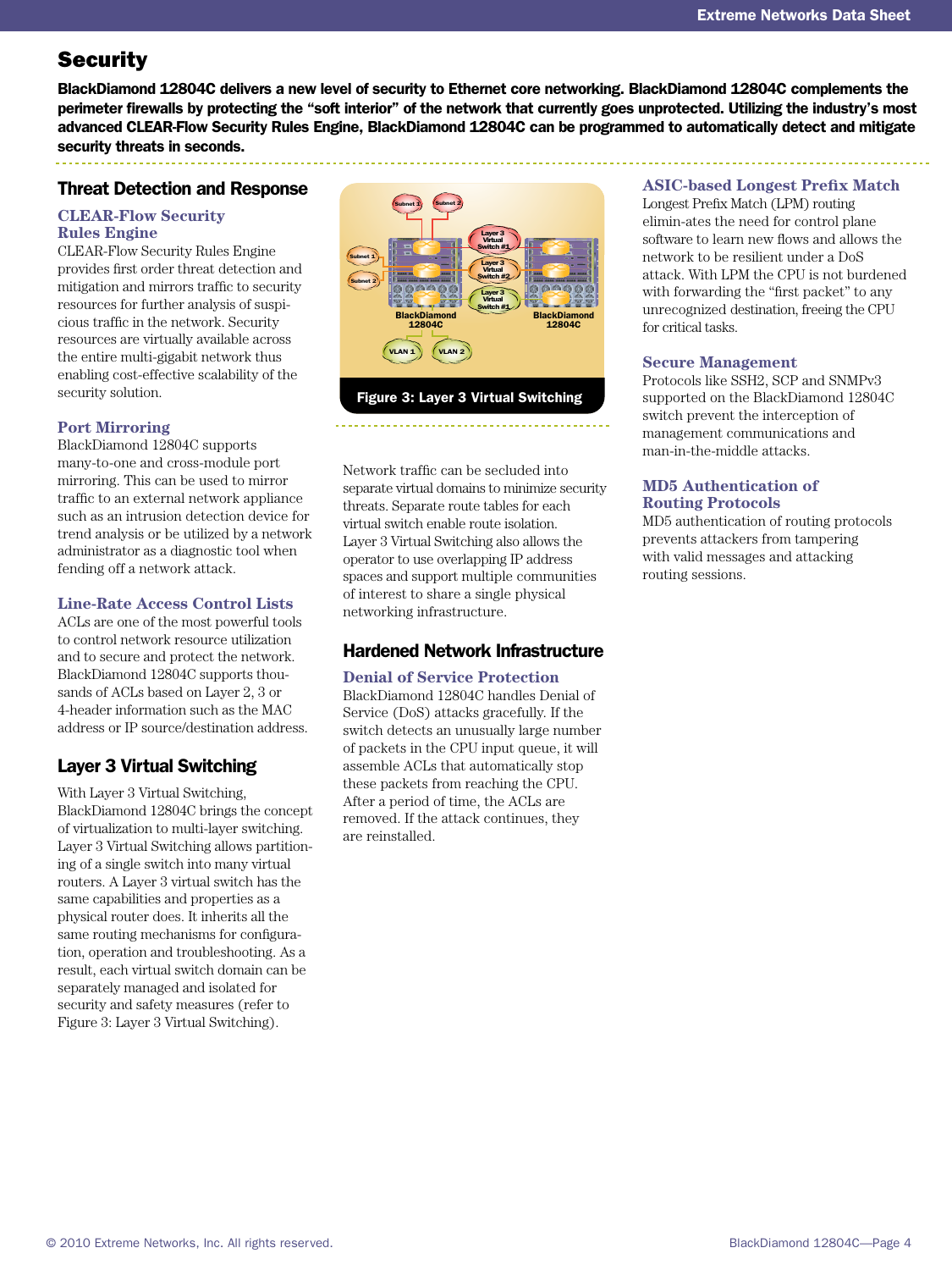# Target Applications

### Enterprise Core

BlackDiamond 12804C provides the small to medium enterprise with an ideal core switch solution that satisfies their complete network needs. The CLEAR-Flow Security Rules Engine and Layer 3 Virtual Switching capability of BlackDiamond 12804C have set the bar for core security. The extensibility offered by ExtremeXOS allows the enterprise core to be tightly integrated with best-in-class security products.



#### Traditional Aggregation Layer

While Extreme Networks believes that a two-tier network is a simpler approach, the layout of a building or campus wiring plan sometimes requires an aggregation layer. This layer typically aggregates gigabit or 10 gigabit uplinks from edge switches and connects up to the core through gigabit and/or 10 Gigabit Ethernet uplinks. The BlackDiamond 12804C switch addresses the need for high-performance and fault-tolerant connectivity required for the aggregation layer.

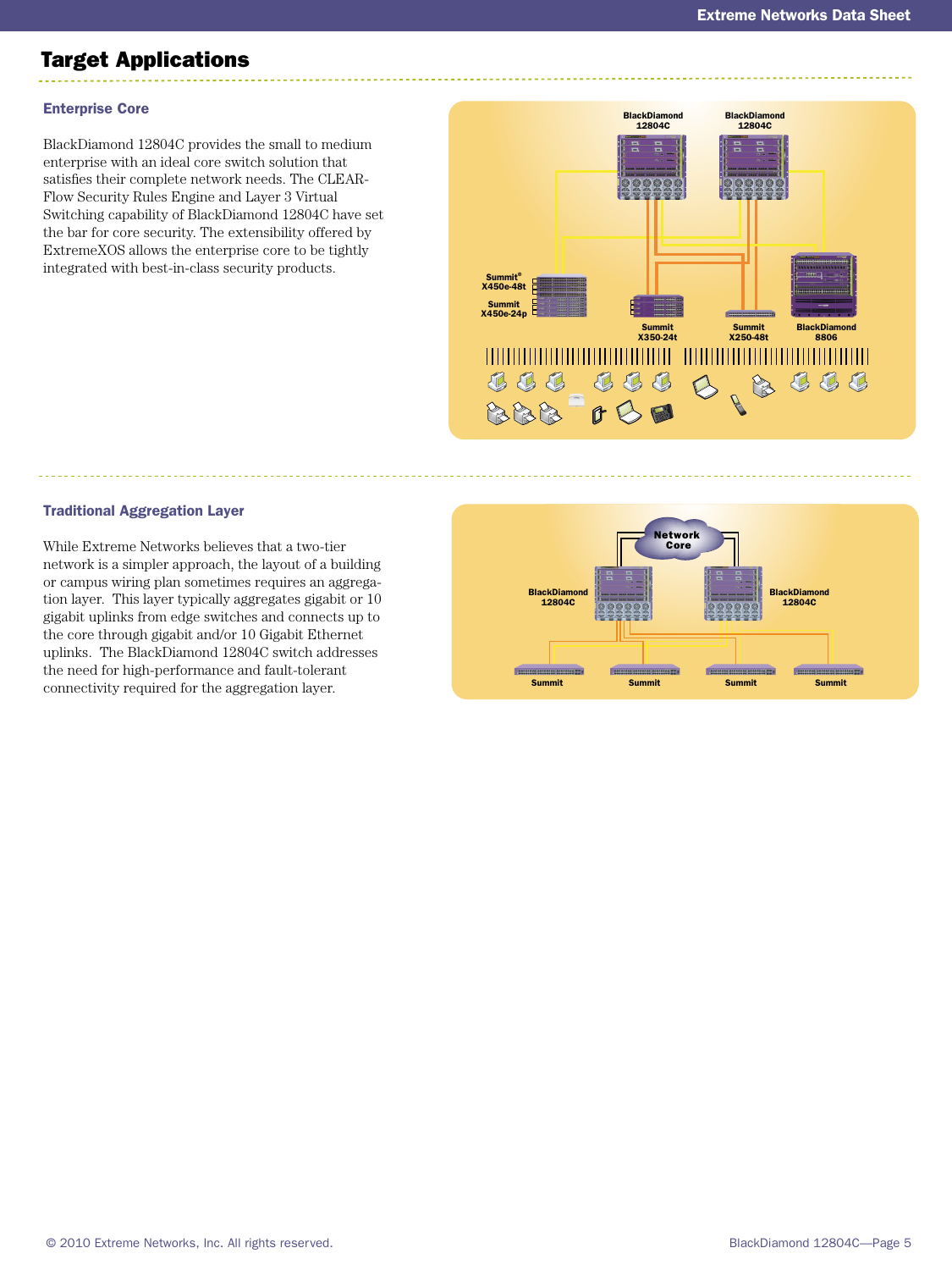## Technical Specifications

BlackDiamond 12804C—Page 6

## ExtremeXOS 12.4 Supported Protocols

### Switching

- RFC 3619 Ethernet Automatic Protection Switching (EAPS) and EAPSv2
- IEEE 802.1D 1998 Spanning Tree Protocol (STP)
- IEEE 802.1D 2004 Spanning Tree Protocol (STP and RSTP)
- IEEE 802.1w 2001 Rapid Reconfiguration for STP, RSTP
- IEEE 802.1Q 2003 (formerly IEEE 802.1s) Multiple Instances of STP, MSTP
- EMISTP, Extreme Multiple Instances of Spanning Tree Protocol
- PVST+, Per VLAN STP (802.1Q interoperable)
- Draft-ietf-bridge-rstpmib-03.txt Definitions of Managed Objects for Bridges with Rapid Spanning Tree Protocol
- Extreme Standby Router Protocol™ (ESRP)
- IEEE 802.1Q 1998 Virtual Bridged Local
- Area Networks • IEEE 802.3ad Static load sharing configuration and LACP based dynamic configuration
- Software Redundant Ports
- IEEE 802.1AB LLDP Link Layer Discovery Protocol
- LLDP Media Endpoint Discovery (LLDP-MED), ANSI/TIA-1057, draft 08
- Extreme Discovery Protocol (EDP)
- Extreme Loop Recovery Protocol (ELRP)
- Extreme Link State Monitoring (ELSM)
- IEEE 802.1ag L2 Ping and traceroute, Connectivity Fault Management
- ITU-T Y.1731 Frame delay measurements

## Management and Traffic Analysis

- RFC 2030 SNTP, Simple Network Time Protocol v4
- RFC 854 Telnet client and server
- RFC 783 TFTP Protocol (revision 2)
- RFC 951, 1542 BootP
- RFC 2131 BOOTP/DHCP relay agent and DHCP server
- RFC 1591 DNS (client operation)
- RFC 1155 Structure of Mgmt Information (SMIv1)
- RFC 1157 SNMPv1
- RFC 1212, RFC 1213, RFC 1215 MIB-II, Ethernet-Like MIB & TRAPs
- RFC 1573 Evolution of Interface
- RFC 1650 Ethernet-Like MIB (update of RFC 1213 for SNMPv2)
- RFC 1901, 1905 1908 SNMP v2c, SMIv2 and Revised MIB-II
- RFC 2576 Coexistence between SNMP Version 1, Version 2 and Version 3
- RFC 2578 2580 SMIv2 (update to RFC 1902 – 1903)
- RFC 3410 3415 SNMPv3, user based security, encryption and authentication
- RFC 3826 The Advanced Encryption Standard (AES) Cipher Algorithm in the SNMP
- User-based Security Model • RFC 1757 RMON 4 groups: Stats, History, Alarms and Events

© 2010 Extreme Networks, Inc. All rights reserved.

- RFC 2021 RMON2 (probe configuration)
- RFC 2613 SMON MIB
- 
- RFC 2925 Ping/Traceroute MIB
- RFC 2668 802.3 MAU MIB
- draft-ietf-hubmib-mau-mib-v3-02.txt
- RFC 1643 Ethernet MIB
- RFC 1493 Bridge MIB
- RFC 2096 IPv4 Forwarding Table MIB
- RFC 2737 Entity MIB v2
- RFC 2233 Interface MIB
- RFC 3621 PoE-MIB (PoE switches only)
- IEEE 802.1ag MIB
- Secure Shell (SSH-2) client and server
- Secure Copy (SCP-2) client and server
- Secure FTP (SFTP) server
- sFlow version 5
- Configuration logging • Multiple Images, Multiple Configs
- RFC 3164 BSD Syslog Protocol with Multiple Syslog Servers
	- 999 Local Messages (criticals stored across reboots)
- Extreme Networks vendor MIBs (includes FDB, PoE, CPU, Memory MIBs)
- XML APIs over Telnet/SSH and HTTP/HTTPS • Web-based device management interface –
- ExtremeXOS ScreenPlay™
- IP Route Compression

### Security, Switch and Network Protection

- Secure Shell (SSH-2), Secure Copy (SCP-2) and SFTP client/server with encryption/ authentication (requires export controlled encryption module)
- SNMPv3 user based security, with encryption/authentication (see above)
- RFC 1492 TACACS+
- RFC 2138 RADIUS Authentication
- RFC 2139 RADIUS Accounting
- RFC 3579 RADIUS EAP support for 802.1x
- RADIUS Per-command Authentication
- Access Profiles on All Routing Protocols
- Access Policies for Telnet/SSH-2/SCP-2
- Network Login 802.1x, Web and MAC-based mechanisms
- IEEE 802.1x 2001 Port-Based Network Access Control for Network Login
- Multiple supplicants with multiple VLANs for Network Login (all modes)
- Fallback to local authentication database (MAC and Web-based methods)
- Guest VLAN for 802.1x
- RFC 1866 HTML Used for Web-based Network Login and ExtremeXOS ScreenPlay
- SSL/TLS transport used for Web-based Network Login and ExtremeXOS ScreenPlay (requires export controlled encryption module)
- MAC Security Lockdown and Limit
- IP Security RFC 3046 DHCP Option 82 with port and VLAN ID
- IP Security Trusted DHCP Server
- Layer 2/3/4 Access Control Lists (ACLs)
- RFC 2267 Network Ingress Filtering
- RPF (Unicast Reverse Path Forwarding) Control via ACLs
- Wire-speed ACLs
- Rate Limiting/Shaping by ACLs
- IP Broadcast Forwarding Control
- ICMP and IP-Option Response Control
- SYN attack protection
- CPU DoS Protection with traffic rate-limiting to management CPU
- Robust against common Network Attacks:
	- CERT (http://www.cert.org)
	- CA-2003-04: "SQL Slammer"
	- CA-2002-36: "SSHredder"
	- CA-2002-03: SNMP vulnerabilities

– CA-97.28:Teardrop\_Land -Teardrop and

– Teardrop, boink, opentear, jolt2, newtear, nestea, syndrop, smurf, fraggle, papasmurf, synk4, raped, winfreeze, ping –f, ping of death, pepsi5, Latierra, Winnuke, Simping, Sping, Ascend, Stream, Land, Octopus

– CA-98-13: tcp-denial-of-service – CA-98.01: smurf

– CA-96.21: tcp\_syn\_flooding – CA-96.01: UDP\_service\_denial – CA-95.01: IP\_Spoofing\_Attacks\_and\_ Hijacked\_ Terminal\_Connections

Security, Router Protection *Requires Edge License or above*

• IP Security – DHCP enforcement via Disable

Security Detection and Protection *In Core and Aggregation Products only*

• IGMP v1/v2/v3 Snooping with Configurable

• RFC 1256 IPv4 ICMP Router Discovery (IRDP)

Router Registration Forwarding

IPv4 Router Requirements *Requires Advanced Edge License or above* • RFC 1812 Requirements for IP Version 4

• CLEAR-Flow, threshold based alerts and actions

• IP Security – Gratuitous ARP Protection • IP Security – DHCP Secured ARP/ARP Validation

• Routing protocol MD5 authentication

IPv4 Host Requirements • RFC 1122 Host Requirements

• RFC 894 IP over Ethernet • RFC 1027 Proxy ARP • RFC 2068 HTTP server

• Static IGMP Membership • Multicast VLAN Registration (MVR)

• Static Unicast Routes • Static Multicast Routes • RFC 1058 RIP v1 • RFC 2453 RIP v2 • Static ECMP • RFC 1112 IGMP v1

"LAND" attack – CA-96.26: ping

– IP Options Attack • Host Attacks

ARP Learning

• RFC 768 UDP • RFC 791 IP • RFC 792 ICMP • RFC 793 TCP • RFC 826 ARP

• IGMP Filters • PIM Snooping

Routers • RFC 1519 CIDR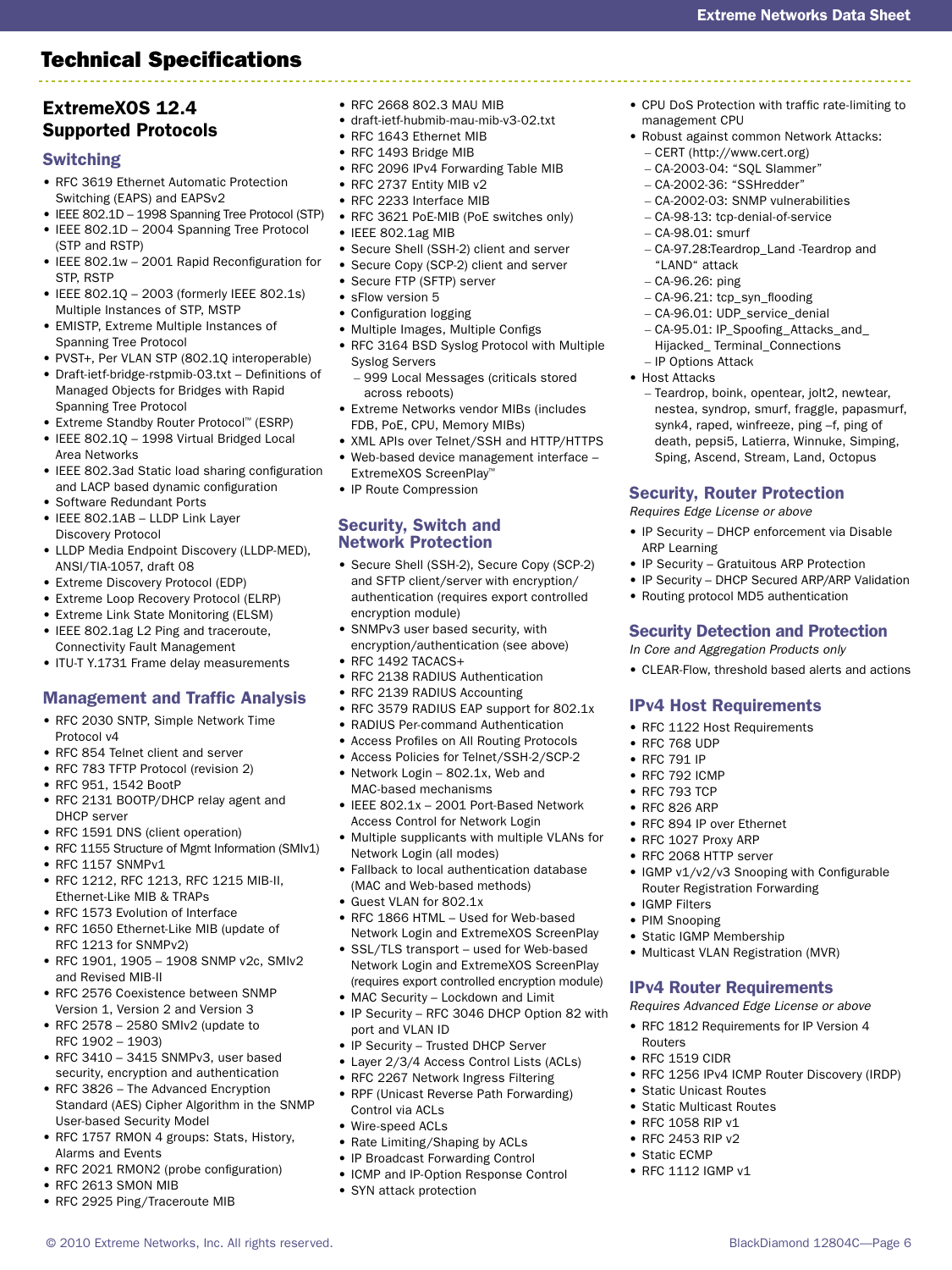#### continued

#### *Requires Advanced Edge License or above*

- RFC 2236 IGMP v2
- RFC 3376 IGMP v3
- RFC 2933 IGMP MIB
- RFC 2096 IPv4 Forwarding Table MIB
- RFC 1724 RIPv2 MIB
- RFC 3768 VRRPv2
- RFC 2787 VRRP MIB
- RFC 2328 OSPF v2 (Edge-mode)
- OSPF ECMP
- OSPF MD5 Authentication
- RFC 1587 OSPF NSSA Option
- RFC 1765 OSPF Database Overflow
- RFC 2370 OSPF Opaque LSA Option
- RFC 3623 OSPF Graceful Restart
- RFC 1850 OSPFv2 MIB
- RFC 2362 PIM-SM (Edge-mode)
- RFC 2934 PIM MIB
- RFC 3569, draft-ietf-ssm-arch-06.txt PIM-SSM PIM Source Specific Multicast
- draft-ietf-pim-mib-v2-o1.txt
- Mtrace, a "traceroute" facility for IP Multicast: draft-ietf-idmr-traceroute-ipm-07
- Mrinfo, the multicast router information tool based on Appendix-B of draft-ietf-idmr-dvmrpv3-11

#### IPv6 Host Requirements

*Current support on ExtremeXOS based Summit series, BlackDiamond 8800 series, BlackDiamond 10808 series and BlackDiamond 12800 series*

- RFC 5095, Internet Protocol, Version 6 (IPv6) Specification
- RFC 4861, Neighbor Discovery for IP Version 6, (IPv6)
- RFC 2463, Internet Control Message Protocol (ICMPv6) for the IPv6 Specification
- RFC 2464, Transmission of IPv6 Packets over Ethernet Networks
- RFC 2465, IPv6 MIB, General Group and Textual Conventions
- RFC 2466, MIB for ICMPv6
- RFC 2462, IPv6 Stateless Address Auto configuration – Host Requirements
- RFC 1981, Path MTU Discovery for IPv6, August 1996 – Host requirements
- RFC 3513, Internet Protocol Version 6 (IPv6) Addressing Architecture
- RFC 3587, Global Unicast Address Format
- Telnet server over IPv6 transport
- SSH-2 server over IPv6 transport
- Ping over IPv6 transport
- Traceroute over IPv6 transport

#### IPv6 Interworking and Migration

*Current support on ExtremeXOS based Summit series, BlackDiamond 8800 series, BlackDiamond 10808 series and BlackDiamond 12800 series*

© 2010 Extreme Networks, Inc. All rights reserved.

- RFC 2893, Configured Tunnels
- RFC 3056, 6to4

#### IPv6 Router Requirements

*Current support on ExtremeXOS based Summit series, BlackDiamond 8800 series, BlackDiamond 10808 series and BlackDiamond 12800 series*

- RFC 2462, IPv6 Stateless Address Auto configuration – Router Requirements
- RFC 1981, Path MTU Discovery for IPv6, August 1996 – Router requirements
- RFC 2710, IPv6 Multicast Listener Discovery v1 (MLDv1) Protocol
- RFC 3810, IPv6 Multicast Listener Discovery v2 (MLDv2) Protocol
- Static Unicast routes for IPv6
- RFC 2080, RIPng
- Static ECMP

#### Core Protocols for Layer 2, IPv4 and IPv6

*Requires Core License or above*

- EAPSv2 Shared Ports multiple interconnections between rings
- PIM-DM Draft IETF PIM Dense Mode draft-ietfidmr-pim-dm-05.txt, draft-ietf-pim-dm-newv2-04.txt
- RFC 3618 Multicast Source Discovery Protocol (MSDP)
- RFC 3446 Anycast RP using PIM and MSDP
- RFC 2740 OSPFv3, OSPF for IPv6 *Current support on Summit series with Core License or above, BlackDiamond 8800 series, BlackDiamond 10808 series, and BlackDiamond 12800 series*
- RFC 1771 Border Gateway Protocol 4
- RFC 1965 Autonomous System Confederations for BGP
- RFC 2796 BGP Route Reflection (supersedes RFC 1966)
- RFC 1997 BGP Communities Attribute
- RFC 1745 BGP4/IDRP for IP-OSPF Interaction
- RFC 2385 TCP MD5 Authentication for BGPv4
- RFC 2439 BGP Route Flap Damping
- RFC 2918 Route Refresh Capability for BGP-4
- RFC 3392 Capabilities Advertisement with BGP-4
- RFC 4360 BGP Extended Communities Attribute
- RFC 4486 Subcodes for BGP Cease Notification message
- draft-ietf-idr-restart-10.txt Graceful Restart Mechanism for BGP
- RFC 4760 Multiprotocol extensions for BGP-4
- RFC 1657 BGP-4 MIB
- Draft-ietf-idr-bgp4-mibv2-02.txt Enhanced BGP-4 MIB
- RFC 1195 Use of OSI IS-IS for Routing in TCP/IP and Dual Environments (TCP/IP transport only)
- RFC 2763 Dynamic Hostname Exchange Mechanism for IS-IS
- RFC 2966 Domain-wide Prefix Distribution with Two-Level IS-IS
- RFC 2973 IS-IS Mesh Groups
- RFC 3373 Three-way Handshake for IS-IS Point-to-Point Adjacencies
- RFC 3784 IS-IS Externs for Traffic Engineering (wide metrics only)
- Draft-ietf-isis-restart-02 Restart Signaling for IS-IS

• Draft-ietf-isis-ipv6-06 Routing IPv6 with IS-IS – *Current support on Summit series with Core License or above, BlackDiamond 8800 series, BlackDiamond 10808 series, and BlackDiamond 12800 series*

Extreme Networks Data Sheet

• Draft-ietf-isis-wg-multi-topology-11 Multi Topology (MT) Routing in IS-IS

#### QoS and VLAN Services

#### Quality of Service and Policies

- IEEE 802.1D 1998 (802.1p) Packet Priority
- RFC 2474 DiffServ Precedence, including 8 queues/port
- RFC 2598 DiffServ Expedited Forwarding (EF)
- RFC 2597 DiffServ Assured Forwarding (AF)
- RFC 2475 DiffServ Core and Edge Router Functions

#### VLAN Services: VLANs, vMANs

- IEEE 802.1Q VLAN Tagging
- IEEE 802.1v: VLAN classification by Protocol and Port
- Port-based VLANs
- Protocol-based VLANs
- MAC-based VLANs

• VLAN Translation

MANs (vMANs)

vMAN Ethertype

License or above)

• vMAN Translation

*(BlackDiamond 10808 and BlackDiamond 12800 series only)* • VLAN Translation in vMAN environments

Bridges (PBB)/MAC-in-MAC

MPLS and VPN Services Multi-Protocol Label Switching (MPLS) *Requires MPLS Layer 2 Feature Pack License* • RFC 2961 RSVP Refresh Overhead

Reduction Extensions • RFC 3031 Multiprotocol Label Switching Architecture

(MPLS) Management

Information Base (MIB)

LSP Tunnels

OSPFv2

• Multiple STP domains per VLAN

• Multicast Support for PVLAN

• Upstream Forwarding Only/Disable Flooding • RFC 5517 Private VLANs

• IEEE 802.1ad Provider Bridge Network, virtual

• vMAN Ethertype Translation/Secondary

• Multicast Support for VLAN Aggregation • VLAN Aggregation (Requires Advanced Edge

Advanced VLAN Services, MAC-in-MAC *Requires Advanced Edge License or above* 

• IEEE 802.1ah/D1.2 Provider Backbone

• RFC 3032 MPLS Label Stack Encoding • RFC 3036 Label Distribution Protocol (LDP) • RFC 3209 RSVP-TE: Extensions to RSVP for

• RFC 3630 Traffic Engineering Extensions to

• RFC 3812 Multiprotocol Label Switching (MPLS) Traffic Engineering (TE) Management

• RFC 3811 Definitions of Textual Conventions (TCs) for Multiprotocol Label Switching

BlackDiamond 12804C—Page 7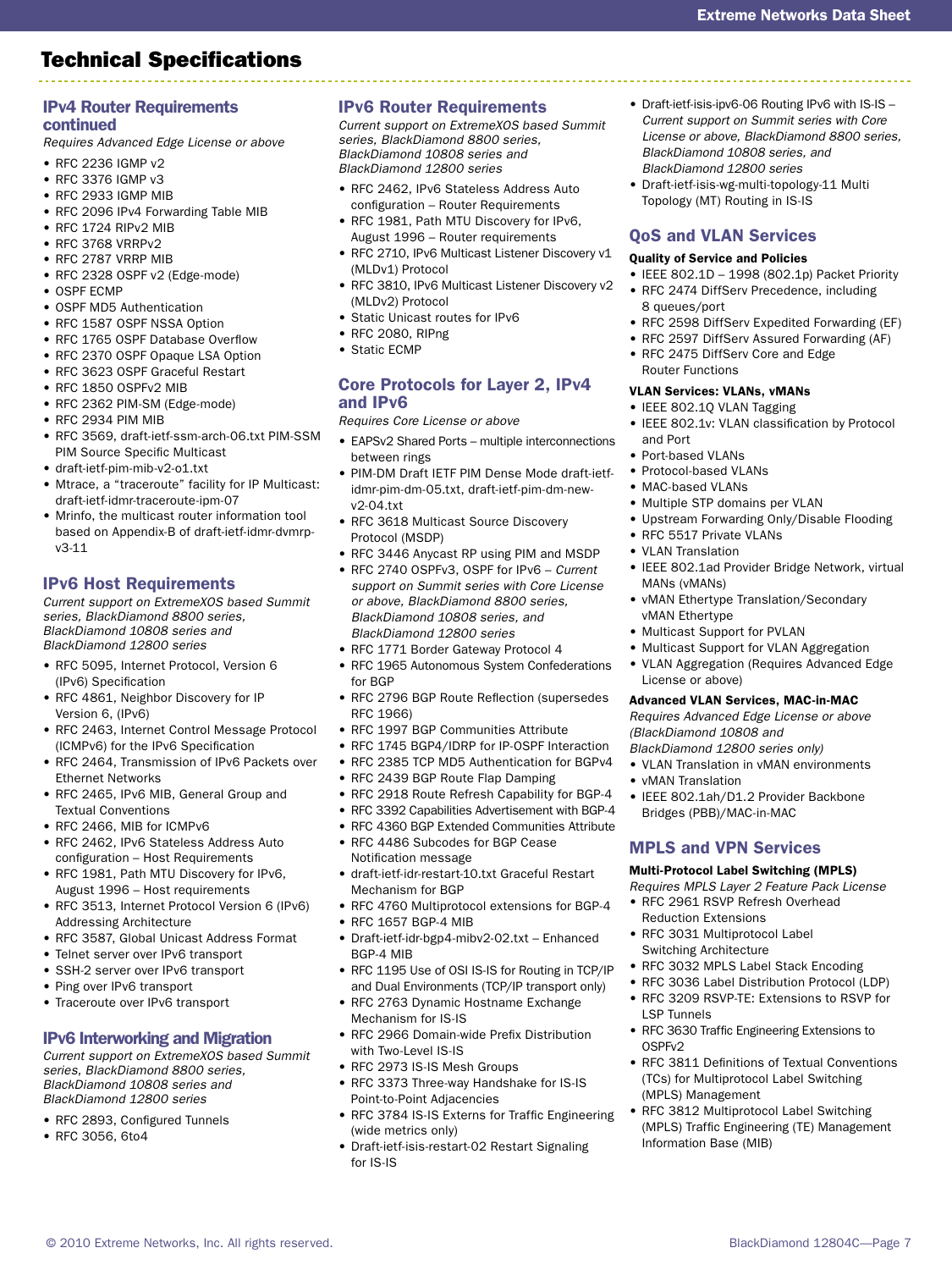#### MPLS and VPN Services continued

# Multi-Protocol Label Switching (MPLS)

*Requires MPLS Layer 2 Feature Pack License* 

- RFC 3813 Multiprotocol Label Switching (MPLS) Label Switching Router (LSR) Management Information Base (MIB)
- RFC 3815 Definitions of Managed Objects for the Multiprotocol Label Switching (MPLS), Label Distribution Protocol (LDP)
- RFC 4090 Fast Re-route Extensions to RSVP-TE for LSP (Detour Paths)
- RFC 4379 Detecting Multi-Protocol Label Switched (MPLS) Data Plane Failures (LSP Ping)

### Layer 2 VPNs

*Requires MPLS Layer 2 Feature Pack License*

- RFC 4447 Pseudowire Setup and Maintenance
- Using the Label Distribution Protocol (LDP) • RFC 4448 Encapsulation Methods for Transport of Ethernet over MPLS Networks
- RFC 4762 Virtual Private LAN Services (VPLS) using Label Distribution Protocol (LDP) Signaling
- RFC 5085 Pseudowire Virtual Circuit Connectivity Verification (VCCV)
- draft-ietf-bfd-base-09.txt Bidirectional Forwarding Detection
- RFC 5542 Definitions of Textual Conventions for Pseudowire (PW) Management
- RFC 5601 Pseudowire (PW) Management Information Base (MIB)
- RFC 5602 Pseudowire (PW) over MPLS PSN Management Information Base (MIB)
- RFC 5603 Ethernet Pseudowire (PW) Management Information Base (MIB)
- draft-ietf-l2vpn-vpls-mib-02.txt Virtual Private LAN Services (VPLS) Management Information Base

# General Specifications

## Switching Capacity

• 160 Gbps total switching capacity, with 9 microsecond latency for 64-byte packets

## MSM and I/O Modules

- MSM-5: MSM modules contain both the control plane as well as the switch fabric for the BlackDiamond 12804
- GM-20XT: 20-port Gigabit Ethernet module. Each port can be used for 10/100/1000BASE-T or SFP connectivity (requires SFP modules)
- GM-20T: 20-port 10/100/1000BASE-T Gigabit Ethernet module (RJ-45)
- XM-2X: 2-port 10G module. XENPAK modules required

# Power Supply Options

Both AC and DC power supplies are available

• AC power supplies can run from 90-264 VAC, and deliver

© 2010 Extreme Networks, Inc. All rights reserved.

- 700W at 90V to 120V, or
- 1200W at 200V to 240V
- 48V DC power supplies deliver 1200W of power

## Physical Specifications

## **Dimensions**

- Chassis: 17.5" high x 17.51" wide x 18.23" deep (44.45 cm x 44.5 cm x 46.3 cm)
- MSM Module Dimensions: 1.63" high x 15.26" wide x 15.25" deep
- (4.1 cm x 38.8 cm x 38.7 cm) • I/O Module Dimensions: 1.63" high x 15.26" wide 15.25" deep

## Weight

• Empty Chassis: 65 lb (29.5 kg)

(4.1 cm x 38.8 cm x 38.7 cm)

- Power Supply: 7 lb (3.2 kg)
- MSM-5: 8.5 lb (3.9 kg)
- G20XT: 8.5 lb (3.9 kg)
- G20T: 7.5 lb (3.4 kg)
- XM-2X: 7 lb (3.2 kg)

## Power

- Chassis with Fan Trays: 45W, 48V, 1.0A (Heat Dissipation: 154 BTU)
- MSM-5: 185W, 48V, 3.3A (Heat Dissipation: 632 BTU)
- GM-20XT Module: 161W, 48V, 3.5A (Heat Dissipation: 549 BTU)
- GM-20T Module: 149W, 48V, 3.5A (Heat Dissipation: 509 BTU)
- XM-2X Module: 132W, 48V, 2.9A (Heat Dissipation: 450 BTU)

## Operating Specifications

- Operating Temperature Range: 0° C to 40° C (32° F to 104° F)
- Operating Humidity: 10% to 95% relative humidity, non-condensing
- Transportation Temperature: -40° C to 70° C (-40° F to 158° F)
- Storage and Transportation Humidity: 10% to 95% relative humidity, non-condensing

# Regulatory/Safety Standards

## North American Safety of ITE

- UL 60950-1:2003 1st Ed., Listed Device (U.S.)
- CSA 22.2#60950-1-03 1st Ed.(Canada) • Complies with FCC 21CFR Chapter1,
- Subchapter J (U.S. Laser Safety) • CDRH Letter of Approval (U.S. FDA Approval)
- IEEE 802.3af 6-2003 Environment A for PoE Applications

## European Safety of ITE

- EN60950-1:2001
- EN 60825-1+A2:2001 (Lasers Safety)
- TUV-R GS Mark by German Notified Body
- 73/23/EEC Low Voltage Directive

## International Safety of ITE

- CB Report & Certificate per IEC 60950- 1:2001+All Country Deviations
- AS/NZX 3260 (Australia/New Zealand)

# EMI/EMC Standards

## North America EMC for ITE

- FCC CFR 47 part 15 Class A (USA)
- ICES-003 Class A (Canada)
- European EMC standards
- EN 55022:1998 Class A • EN 55024:1998 Class A includes
- IEC 61000-4-2, 3, 4, 5, 6, 8, 11 • EN 61000-3-2, 3 (Harmonics & Flicker)
- ETSI EN 300 386:2001 (EMC Telecommunications)
- 89/336/EEC EMC Directive

## International EMC Certifications

- CISPR 22:1997 Class A (International Emissions)
- CISPR 24:1997 Class A (International Immunity)
- IEC/EN 61000-4-2 Electrostatic Discharge, 8kV Contact, 15kV Air, Criteria A
- IEC/EN 61000-4-3 Radiated Immunity 10V/m, Criteria A
- IEC/EN 61000-4-4 Transient Burst, 1kV, Criteria A
- IEC/EN 61000-4-5 Surge, 2kV, 4kV, Criteria A
- IEC/EN 61000-4-6 Conducted Immunity, 0.15-80MHz, 10V/m unmod. RMS, Criteria A
- IEC/EN 61000-4-11 Power Dips & Interruptions, >30%, 25 periods, Criteria C

## Country Specific

- VCCI Class A (Japan Emissions)
- AS/NZS 3548 ACA (Australia Emissions)
- CNS 13438:1997 Class A (BSMI-Taiwan)
- NOM/NYCE (Mexico)
- MIC Mark, EMC Approval (Korea)

# Environmental

Warranty

• Ltd. 1-year on Hardware • 90-days on Software • For warranty details, visit

- EN/ETSI 300 019-2-1 v2.1.2 Class 1.2 Storage
- EN/ETSI 300 019-2-2 v2.1.2 Class 2.3 Transportation
- EN/ETSI 300 019-2-3 v2.1.2 Class 3.1e Operational • EN/ETSI 300 753 (1997-10) – Acoustic Noise

• NEBS GR-63 Issue 2 – Sound Pressure • ASTM D3580 Random Vibration Unpackaged 1.5G

www.extremenetworks.com/go/warranty

BlackDiamond 12804C—Page 8